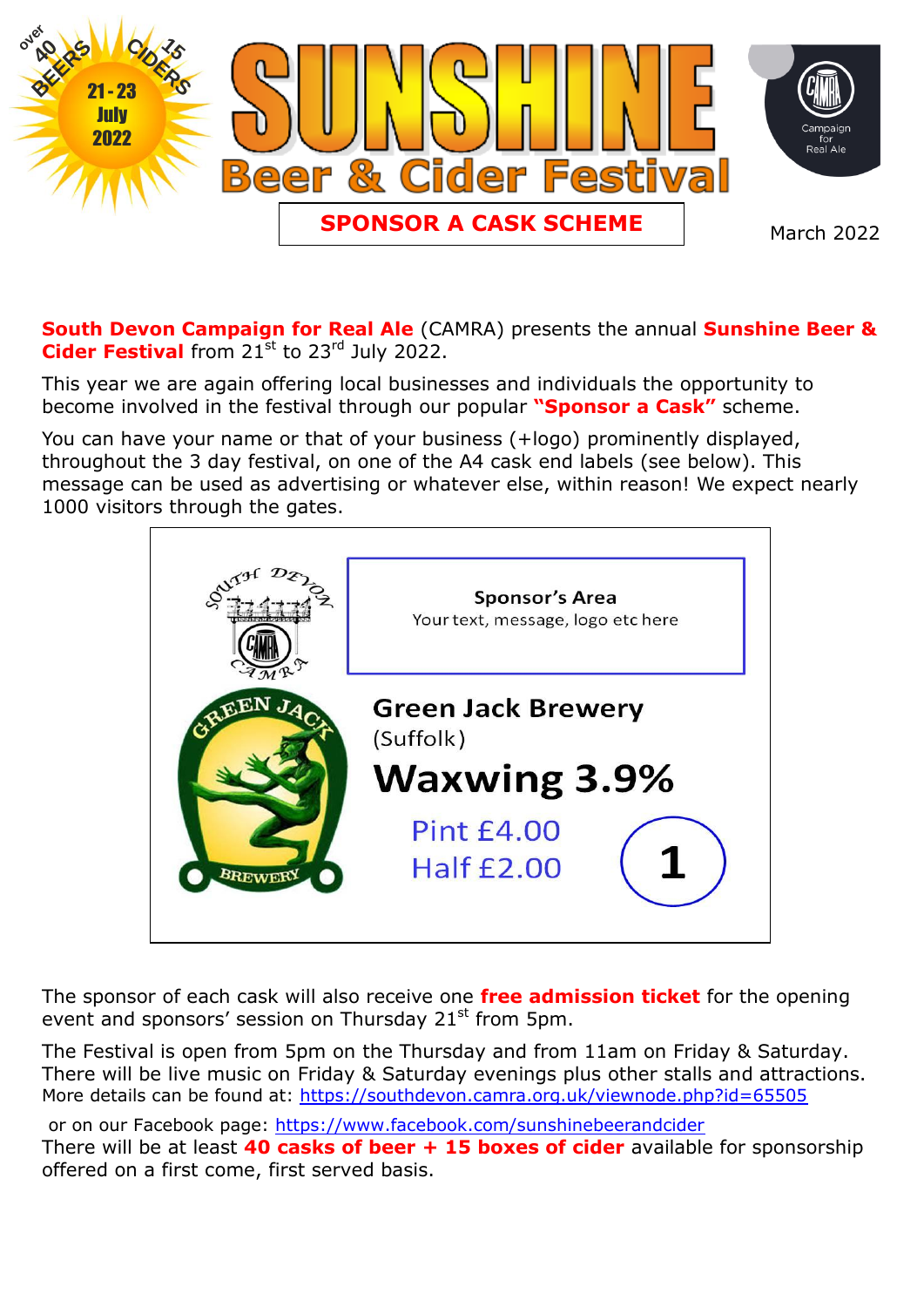## Cask Sponsorship Options

### **Option 1**

Sponsor one cask of real ale for £100

(Licensees or breweries can opt to supply casks directly to the festival. Please liaise with the Festival Chair in this case: [bfchair@southdevon.camra.org.uk](mailto:bfchair@southdevon.camra.org.uk))

## Sponsors of multiple casks will receive a 10% discount (i.e. 2 casks £200-10%=£180)

#### **Option 2**

Sponsor one box of real cider for £50 Sponsors of multiple boxes will receive a 10% discount (i.e. 2 boxes £100-10%=£90)

# **South Devon CAMRA – Sponsor a Cask Application Form**

| To "Sponsor a Cask" please use the slip below:-                                                                                               |  |            |  |       |                            |  |
|-----------------------------------------------------------------------------------------------------------------------------------------------|--|------------|--|-------|----------------------------|--|
| Please indicate your sponsorship option:                                                                                                      |  |            |  |       |                            |  |
| Name of Business or Individual:                                                                                                               |  |            |  |       |                            |  |
| Contact Name (if Business):                                                                                                                   |  |            |  |       |                            |  |
| Address:                                                                                                                                      |  |            |  |       |                            |  |
| Phone:                                                                                                                                        |  | Signature: |  | Date: |                            |  |
| E-mail address:                                                                                                                               |  |            |  |       | Receipt required? YES / NO |  |
| Yes, I would like to Sponsor a Cask at the South Devon Sunshine Beer & Cider Festival<br>2022 and my requested text to appear on the cask is: |  |            |  |       |                            |  |
|                                                                                                                                               |  |            |  |       |                            |  |

If you have a logo you would like us to use, please e-mail it, along with the completed form, to [alan@southdevon.camra.org.uk](mailto:alan@southdevon.camra.org.uk) An invoice will be emailed to you when a completed Application Form is received. Where possible all communication will be by email.

Contacts:

Festival Chair - Dave [bfchair@southdevon.camra.org.uk](mailto:bfchair@southdevon.camra.org.uk) 07772 568280 Festival Treasurer – Edgar [ehalton@mac.com](mailto:ehalton@mac.com) 07906 081525